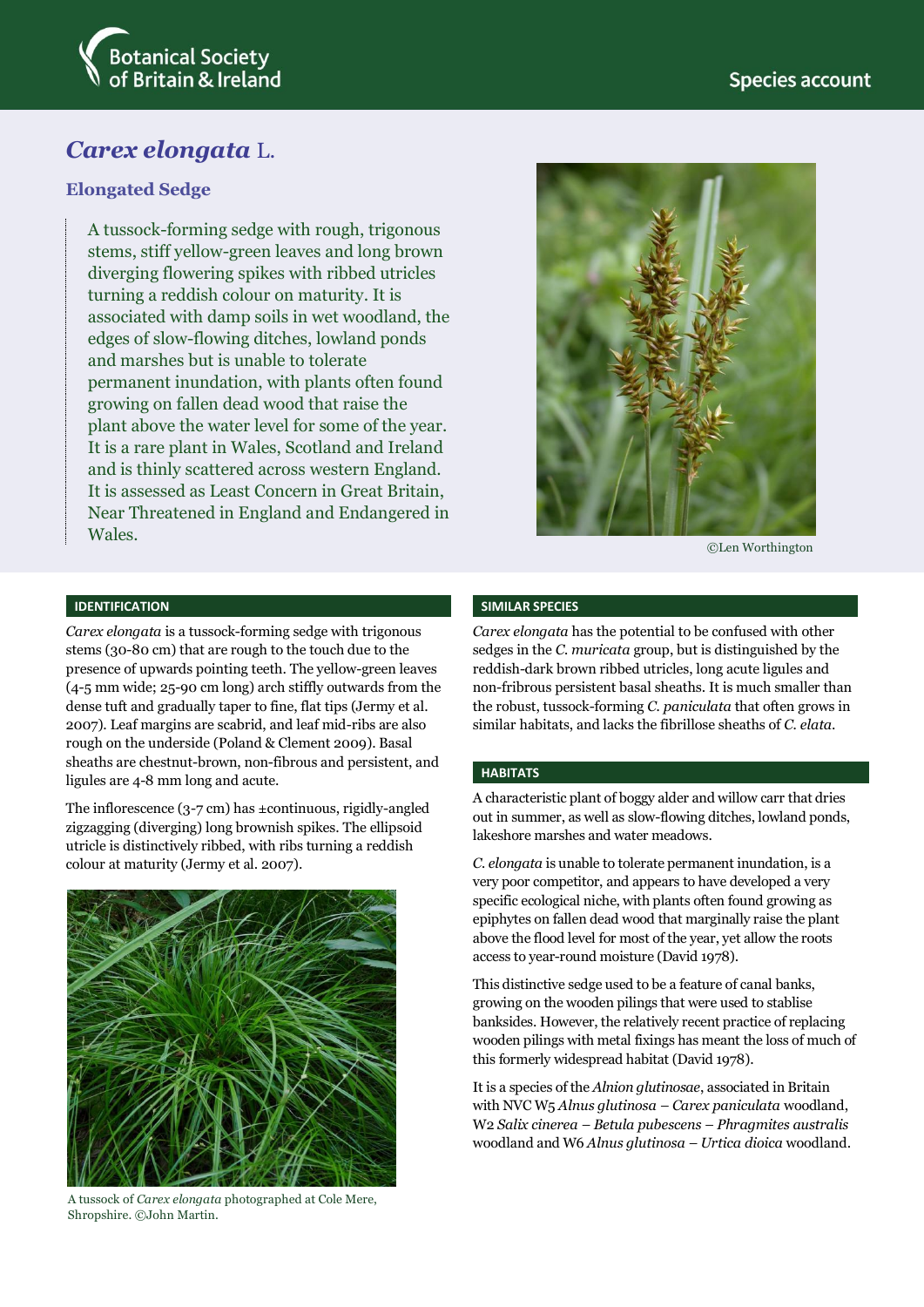# *Carex elongata* L.

#### **BIOGEOGRAPHY**

*Carex elongata* is widely distributed across temperate and boreal regions of Europe, and is described by Preston & Hill (1997) as having a Eurosiberian Boreal-montane element, with a continental distribution in western Europe. It reaches the northern edge of its range in the subarctic zone of Norway, extends southwards to central France, northern Spain and Italy, and eastwards to the Caucasus (David 1994). The species is considered threatened in a number of countries across its range, including Estonia and Sweden.

*Carex elongata* has a scattered and disjunct distribution in Britain. It is thinly across western England, with single or low numbers of locations still present in Shropshire, Staffordshire, Worcestershire, Westmorland and Cumberland. Single locations are also present in mid-west Yorkshire at Askham Bog. Along the south coast of England it is found in low numbers from south Hampshire to east Kent, with a single location in east Suffolk at Reydon Wood.

In Wales there are current records from four locations covering Montgomeryshire, Denbighshire and Monmouthshire. It was last seen at a fifth site by the Llangollen Canal (Denbighshire) in 1981. In Scotland, it is present in five hectads in Kirkcudbrightshire, Dunbartonshire and Stirlingshire, and in Ireland *C. elongata* is confined to the Lough Neagh area and Upper Lough Erne (Forbes & Northridge 2012).



Distribution of *Carex elongata* in Great Britain and Ireland.

## **ECOLOGY**

A perennial hemicryptophyte of damp soils and wet woodland, flowering between May and June, often discarding fruits (1-3 mm) by early July.

*C. elongata* has short, weak rhizomes and so the establishment of new populations largely depends on the production, dispersal and germination of viable seeds and the establishment of seedlings. When *C. elongata* is a dominant plant of the herb layer, seeds can make up an abundant component of the buried seed bank (e.g. 32,950 m-2 at a location in the moraine region of Kiel in Northern Germany; Leck & Schütz 2005). Schütz (2000) found that *C. elongata* seeds have high germination rates, although one of the largest British populations at Askham Bog in North Yorkshire is reported as rarely setting viable seed (David 1994).

Burial experiments have demonstrated that *C. elongata* has the ability to build up a persistent seed bank, but viability is much reduced in dry conditions, suggesting that the soil environment is an important factor in determining seed longevity. Results from germination experiments conducted by Schütz (1997a) infer that *C. elongata* is adapted to use a brief temporal regeneration niche during mid-spring, prior to a leaf canopy forming and when diurnal temperatures are close to a constant 10°C. However, this regeneration window is not in itself enough to ensure the maintenance and spread of populations, as seedling establishment following germination is greatly reduced in late summer under heavy shading.

Some authors have commented on the inability of *C. elongata*  to colonise newly exposed mud, although the mass emergence of *C. elongata* plants has been observed following substantial soil disturbance activities (Schütz 1997b). Whilst mature *C. elongata* plants are capable of tolerating the moderate shading often encountered in neglected wet woodland and fen carr habitat, prolonged periods of dense shade over many years appear to result in reduced vigour of parent plants, a smaller pool of viable seeds, greater mortality of seedlings and subtle alterations to soil hydrology. Prolonged inundation of plants in the growing season can also result in the decay of tussocks. Consequently, the successful establishment of *C. elongata* seedlings and the long-term retention of parent plants may only be possible where there are temporally irregular soil disturbances, newly created forest gaps (Schütz & Rave 1999), and appropriate hydrological conditions.

## **THREATS**

Habitat destruction, drainage and heavy shading as a result of long-term neglect all threaten extant British populations. The small size of many reserves where the species is found makes them particularly susceptible to nearby water abstraction. Populations are also vulnerable to increased eutrophication of river systems and streams. The apparent lack of reproduction at some sites, alongside limited opportunities for dispersal and regeneration, are also long-term threats to the survival of this species.